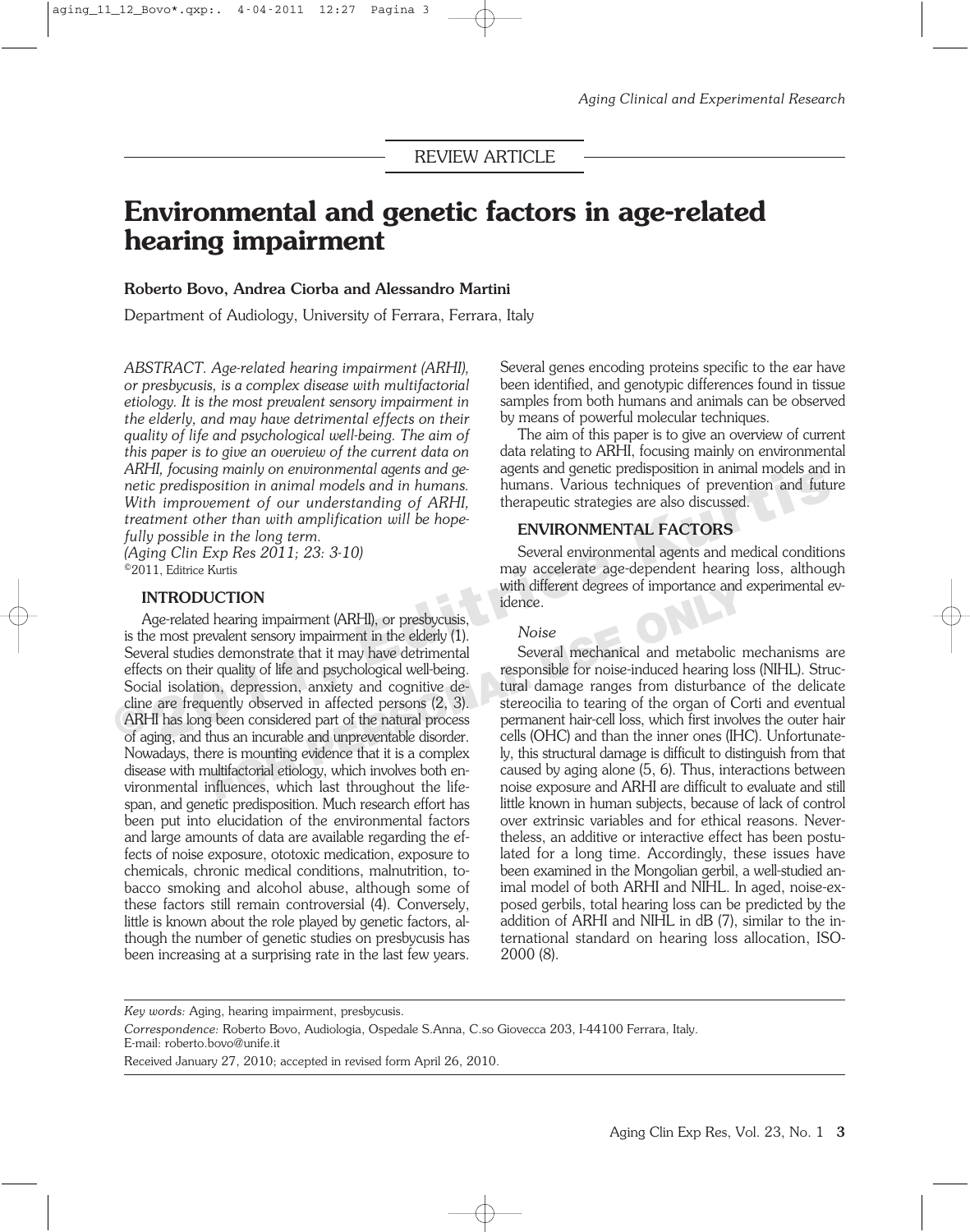Metabolic damage may be caused by excessive release of glutamate, which is the excitatory neurotransmitter that acts at the synapses of the IHC with the eighth nerve fibers. During high-level noise exposure, a large amount of glutamate is released into the synapses by the IHC, thus overstimulating the glutamate receptors of the dendritic terminals of the afferent fibers of the auditory nerve. Glutamate is toxic for the cells and causes the condition of excitotoxicity, characterized by swelling and rupturing of dendrite terminals (9).

A second metabolic mechanism damaging the cochlea is the generation of reactive oxygen species (ROS) and toxic free radicals during and after noise exposure (10). A significant increase in superoxide  $(O_2)$  along marginal cells of the cochlear *stria vascularis* has been observed after exposure to high-intensity (120-125 dB SPL) rock 'n' roll music (11). Similarly, high levels of hydroxyl radicals and increased lipid peroxidation have been documented after excessive acoustic stimulation with various types of noise (12, 13). The cochlear hair cells are highly demanding of energy, particularly the OHC, because of their active motility. During noise exposure, the mitochondria use more and more oxygen to meet the increasing cellular demand for energy, thus generating more and more superoxide as an unwanted byproduct. The increased superoxide reacts with other molecules to generate higher levels of other ROS in the cochlea. ROS and free radicals can damage mitochondrial DNA (mtDNA), breaking down lipid and protein molecules and triggering cell death. Cell death may occur either as necrosis, or apoptosis, the existence of which in the noise-damaged cochlea was only described recently (14).

Lastly, another effect of noise trauma is reduced cochlear blood flow (CBF) as observed in many studies using a variety of noise exposure and blood flow detection techniques (15, 16). There is strong evidence that CBF reduction makes cells particularly vulnerable to several noxious agents, although whether this is a direct effect of noise or whether it is caused by increased levels of ROS induced by noise is still unclear.

# *Ototoxic medication*

Aminoglycosides and cisplatin target the OHC in the basal turn of the cochlea, causing high-frequency sensorineural hearing loss in a substantial percentage of patients treated with these drugs. Each group of agents appears to generate ROS within the cochlea which trigger downstream mechanisms, leading to cell death (17). Another hypothesis of aminoglycoside ototoxicity implies a mechanism of action linked to excitotoxicity at the IHC/eighth nerve synapse, which is glutaminergic (18). Loop diuretics and high dosages of salycilates may cause hearing loss (17). Conversely, small doses of salycilates may improve hearing (19) and have a protective effect on aminoglycoside- and cisplatin-induced hearing loss. This effect is probably related to an hypothesized enhancement of OHC electromotility, or to an antioxidant effect of continuous low dosages of salicylates (20).

# *Chemicals*

Workers exposed to solvents such as toluene, trichloroethylene, styrene and xylene reveal an increased prevalence of high-frequency hearing loss compared with non-exposed subjects (21). Moreover, even small doses of toluene can produce damage of the inner ear, and the associated hearing loss is only slightly lower than that produced by much higher doses of the solvent (22).

# *Alcohol abuse, tobacco smoking and diet*

Heavy drinkers are at risk for a more severe form of presbycusis with respect to light drinkers (23), as moderate alcohol consumption is inversely correlated with hearing loss (24, 25). This effect seems to reproduce the well-documented association between drinking habits and cardiovascular diseases.

The effect of smoking is still controversial. In a recent study (26), smoking and cardiovascular disease (clinical and subclinical) as factors did not substantially influence the age-related hearing loss. Instead, Fransen et al. (25) observed that smoking did significantly increase high-frequency hearing loss, that the effect is dose-dependent and remained significant when cardiovascular disease events were taken into account. Similar results were reported by Cruickshanks et al. (27), who stressed the fact that changes in smoking habits can prevent or delay age-related decline in hearing sensitivity. A high body mass index has also been correlated with hearing loss across the frequency range tested (25). In conclusion, several studies demonstrate that a healthy lifestyle can protect against ARHI. Excessive acousta summation will various by esse of their the minimal summation will consider the collear hair cells are highly demanding of diovascular disease.<br>
energy, particularly the OHC, because of their active the f In the molecules to generate higher quency hearing loss, that the effect is dos<br>
ROS in the cochlea. ROS and free radicals<br>
mitochondrial DNA (mtDNA), breaking were taken into account. Similar results were the molecules an

# *Head trauma*

Head trauma is generally responsible for high-frequency hearing loss, which is slowly recovered over many months. Nevertheless, several studies have documented less frequent, but irreversible lesions, both in the peripheral and central auditory system. These lesions may contribute to accelerated AHRI (28).

# *Immune system*

Iwai et al. (29, 30) carried out several experiments on an animal model for accelerated senescence, i.e. SAMP1 mice, which suffer from hearing impairment and decreased immune function, and demonstrated a significant association between immune system dysfunction and ARHI.

# *Diabetes*

The association between diabetes and AHRI is still controversial, although some studies demonstrate that diabetes may act synergistically with several processes re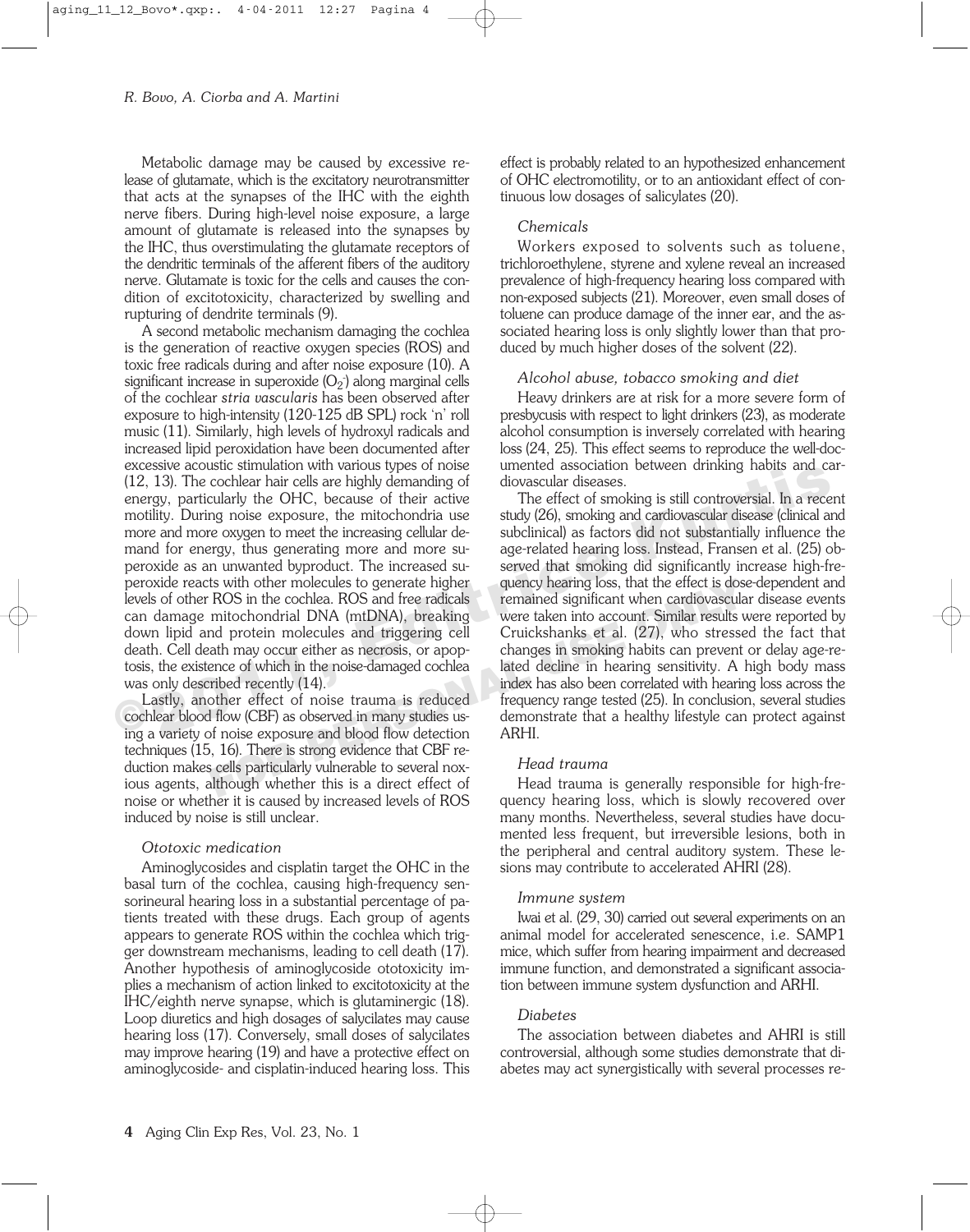sponsible for ARHI (31). There is stronger evidence that sensorineural hearing loss is more common in diabetic patients than in their age-matched controls, and the majority of differences between the two groups are found in measures of inner ear function (31-34). In a subgroup of these diabetic patients, AHRI is probably related to mtDNA mutations (35).

#### *Cardiovascular disease*

The inner ear is particularly vulnerable to hypoxia, as demonstrated in both animals and humans who suffered from sudden deafness. Chronic cochlear hypoxia may cause an accumulation of mtDNA mutations which significantly reduce energy processes and in turn decrease the endocochlear electric potential, i.e., the so-called strial or metabolic presbycusis. Acute ischemic episodes are a frequent cause of irreversible damage of both central and peripheral auditory systems, which contributes to accelerated presbycusis. In a recent study Nomiya et al. (36) observed that, in temporal bones from subjects with generalized arteriosclerosis, the mean loss of OHC and of spiral ganglion cells was significantly greater than that of normal controls, and that the *stria vascularis* and spiral ligament were severely atrophic. This cochlear degeneration, especially in the basal turn, was already apparent in young adults with generalized arteriosclerosis.

#### **GENETIC FACTORS**

The hypothesis that genetic factors may play a significant role in AHRI was proposed as early as the 1970s by Paparella et al. (37), although as an anecdotal observation. At that time, no experimental evidence was feasible and the hypothesis was mainly based on two facts: the observation of several families whose members were affected by presbycusis, which manifested very early, occasionally before the age of 45, and the consideration that both the time of onset and the rate of progression of presbycusis vary greatly between individuals. The ISO database for the hearing threshold (8) quotes a hearing loss at 4 Kz, showing a variation of 50 dB (10-90 percentiles) for 70-year-old male subjects. This marked variance is difficult to explain only by the effects of environmental influences or chronic medical conditions, and is thus a further support to the existence of a genetic predisposition. Another demonstration of the role of genetic background is the existence of various types of phenotypic presbycusis. A classification of the diverse forms of presbycusis derives from more than 50 years of study by Schuknecht, who correlated histopathological observations from post-mortem temporal bone specimen and audiometric data obtained in previously living old patients (38, 39). This classification has been criticized because of its limited usefulness in clinical practice. However, the distinction of: a) sensorial, b) neural, c) metabolic, d) mechanical and e) mixed presbycusis still maintains its speculative and theoretical interest (40, 41). The first type, sensory presbycusis, is classically considered to be characterized by ciliate cell degeneration in the basal end of the cochlea and associated with high-frequency hearing loss. New findings regarding the kinds of cells involved in this form of presbycusis have included more non-sensory and supporting cells. Nelson and Hinojosa (42) observed that individuals with this audiometric pattern of presbycusis exhibit degeneration of the *stria vascularis*, spiral ganglion cells, IHC and OHC all associated with the severity of hearing loss. The second type, neural presbycusis, involves a loss of cochlear neurons and poor word discrimination in the presence of stable pure-tone thresholds. The third type, metabolic presbycusis, is associated with atrophy of the *stria vascularis* and hearing loss, with a flat pure-tone audiometric threshold and good word discrimination scores (43). The fourth type, mechanical presbycusis, is characterized by normal morphologic findings and a linear descending pure-tone audiogram, which is considered to be related to abnormal motion mechanics of the cochlear partition such as stiffening of the basilar membrane. The fifth type, mixed presbycusis, shows combinations of flat, gradually sloping, and abrupt high-tone hearing loss with observable light microscopy abnormalities of multiple cochlear elements.

In the 1990s, the relative contribution of genetic factors with respect to environmental influences was clearly demonstrated in humans by three studies on ARHI heritability. Measures of heritability reflect the percentage of the phenotypic variance which is due to genetic factors. Karlsson et al. (44) evaluated 557 male twins, demonstrating that 47% of the variance of the presbycusis phenotype after age 64 was attributable to the effects of genes. In 1999, Gates et al. (45), in a study with members of the Framingham cohorts, suggested a heritability ranging from 35 to 55% for sensory presbycusis and from 25 to 42% for strial presbycusis. Lastly, a Danish study identified a heritability of 40% for self-reported hearing loss in twins over 75 (46). As reported by the authors, these analyses cannot differentiate the contributions of genes alone from those which may involve gene-environment interactions, but the heritability estimates were strong. **Example to the set of the set of the set of the set of the set of the set of the set of the set of the set of the set of the set of the set of the beat of the set of the beat of the set of the set of the beat of the set o** with generalized artenosclerosis.<br> **FACTORS**<br> **ERCTORS**<br> **ERCTORS**<br> **ERCTORS**<br> **FACTORS**<br> **ERCTORS**<br> **PERI** was proposed as early as tignif-<br> **PERI** was proposed as early as the 1970s by<br> **PERI** We perfect the contribuitit

> An important contribution to the study of genetic factors in ARHI derives from laboratory researches on genetically modified animals. The fact that some mouse strains are very susceptible to ARHI was established over 20 years ago. Since then, mice have become the most widely used animals because of their high vulnerability to age in several inbred strains, and minimal variance within any strain. Characterization of these ARHI strains demonstrates that both progressive high-frequency hearing loss and age-dependent inner ear degeneration are very similar to that shown in human presbycusis. The most prominent morphological features include degen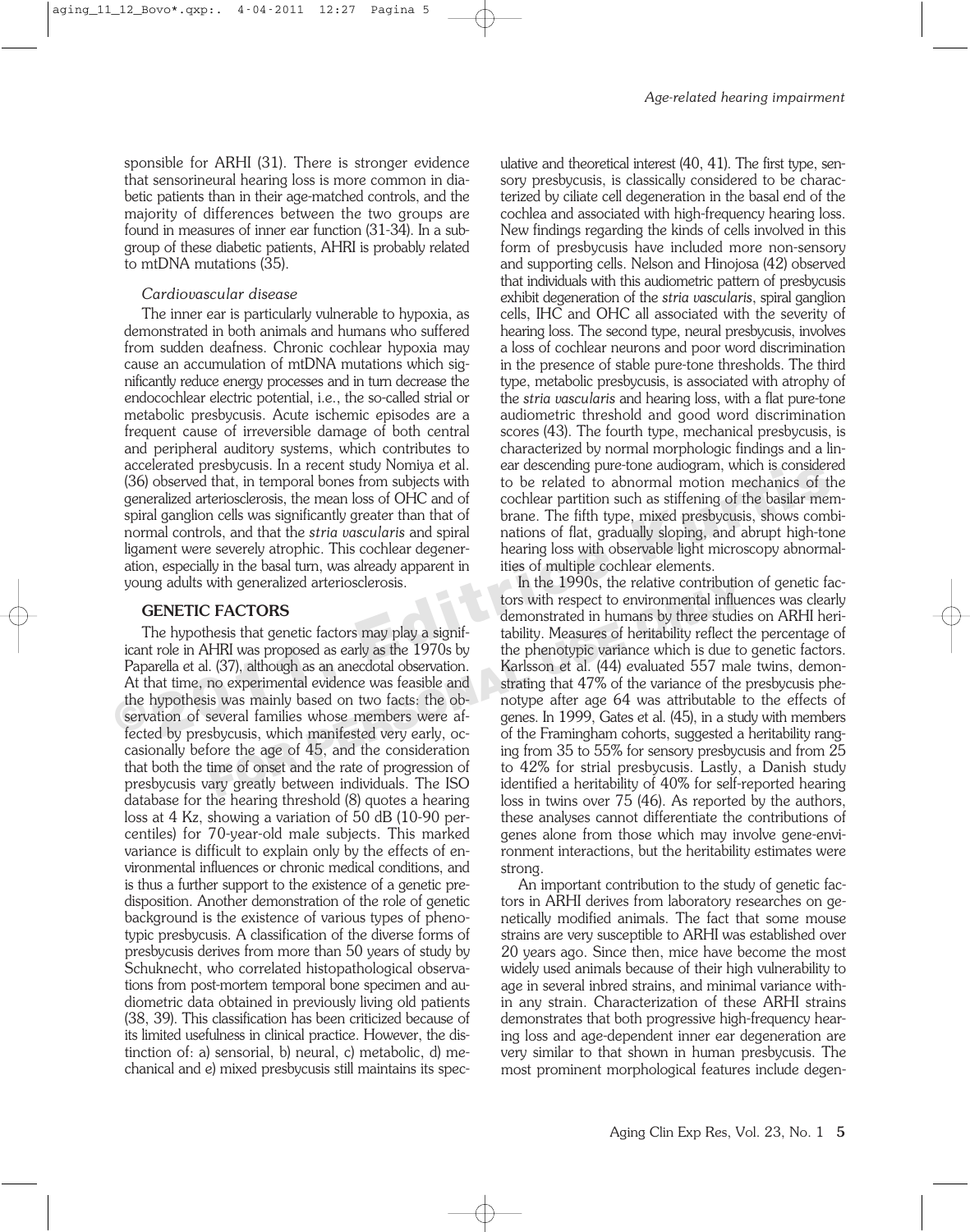eration of the organ of Corti and variable loss of cells in the spiral ganglion and the cochlear lateral wall. While most of these strains most closely resemble sensory ARHL, recent work has identified mice possessing the essential characteristics of neural and strial ARHL, thus further supporting Schuknecht's framework (40).

Johnson et al. (47) demonstrated that early presbycusis in one of these strains, i.e., C57BL/6J (abbreviated B6), is associated with a single major recessive gene located on chromosome 10. This gene was named age-related hearing loss or *Ahl*. In the following years, two other loci, *Ahl2* and *Ahl3*, were identified (48, 49), and very recently *Ahl4* has been located on the distal chromosome 10 in A/J mice (50).

Several studies demonstrate that B6 mice are homozygous for the defective Cdh23 ahl allele of the gene encoding cadherin 23 (51-53). This allele, a hypomorphic single nucleotide polymorphism (SNP), is also common to nine other inbred mouse strains in a recessive way (54). Cadherins are calcium-dependent proteins which glue together cells of the same type in order to form tissues. In the cochlea, otocadherins, or CDH23, are located in the stereocilia of the OHC and hold the cilia together. The lateral links between the sterocilia (55) are probably composed of otocadherins (56). The lack or absence of otocadherins increases the vulnerability of hair cells to both aging and noise exposure. The function of otocadherins is also closely correlated with calcium concentrations around the stereocilia (typically 7 calcium ions per molecule of cadherin). Small fluctuations in this concentration affects the ability of the otocadherins to form the lateral links between the stereocilia (56). At the same time, calcium homeostasis is closely regulated by the plasma membrane  $Ca^{2+}$ -adenosine triphosphatase type 2 pump (Atp2b2, also known as Pmca2). This pump removes calcium outside the cell through the cell membrane, and its role is particularly important during noise over-exposure. In fact, high levels of noise significantly increase calcium concentrations inside the stereocilia and hair cells (57), reaching levels which may then be toxic to cells. In excels the university and in a cluster of the steading in a cluster of the cocher interval to continue of contenting to the same type in order to form tissues. In which ROS may cause ARHI remains unknown. There the ochl FERRIC SET AT A THE SET AT A THE SET ALL SET A THE SET A THE SET A THE SET A THE SET A THE SET A THE SET A THE SET A THE SET A THE SET A THE SET A THE SET A THE SET A THE SET A THE SET A THE SET A THE SET A THE SET A THE

The gene encoding this pump protein is mutated in the deafwaddler mouse mutant (58, 59), which is deaf, waddles when walking, and bobs its head. The phenotype of this strain of mice is also influenced by a modifier gene (51). Many other modifier genes are also probably implicated in regulations of inner ear functions, thus demonstrating the complexity of AHRI etiopathogenesis.

Experimental data obtained in mice have been compared in humans. "Cross-talk" between studies in humans and those in model organisms is essential in this field. Unfortunately, of the many candidate genes presumed to increase vulnerability to AHRI or AHRI and noise in mice, only a few have been confirmed to play a role in humans.

So far, two genome-wide-linkage studies have been performed, resulting in the location of seven different susceptibility regions for ARHI (60, 61). A number of association studies on candidate susceptibility genes have also been performed. A strong association was detected between several SNPs of the gene KCNQ4 and ARHI in two independent European subject groups (62). KCNQ4 is a gene, located on chromosome 1, encoding a protein for a potassium channel which is thought to play a critical role in regulating neuronal excitability, particularly in sensory cells of the cochlea. Missense mutations of this gene, described in several families, are a cause of non-syndromic sensorineural autosomic dominant deafness type 2 (DFNA2) (63), the phenotype of which is characterized by high-frequency hearing loss, with an average progression of 1 dB/year.

An association tested by various authors regards ARHI and the genes that contribute to defence against oxidative stress, which is caused by an imbalance between the production and removal of ROS. The exact mechanism by which ROS may cause ARHI remains unknown. There is evidence that ROS levels in the inner ear increase after exposure to noise, ototoxic compounds and ear diseases, and as an effect of age-dependent degeneration. The combined effects of these insults during the lifetime lead to hair-cell damage. Antioxidant enzymes, such as glutathione and related molecules (GST and GSH) are present in the inner ear (64) and play a central role in the metabolism and inactivation of ototoxic agents (65). Sha et al. (66) demonstrated that the basal cochlear partition is more vulnerable to damage by free radicals because GSH levels in the OHC are lower than in intermediate and apical cochlear portions.

Unal et al. (67) and Van Eyken et al. (68) succeeded in finding a strong association with a polymorphism in Nacetyltransferase 2 (NAT2\_6A), which is an important enzyme protecting the inner ear against oxidative stress. An association of GSTM1 (glutathione s-transferase, mu-1) and GSTT1 (glutathione s-transferase, theta-1) deletion polymorphisms and ARHI in the Finnish population has also been demonstrated (68). Lastly, the apparent protective effect of apolipoprotein E (APOE) allele 14 has recently been suggested (69).

High levels of oxidative stress appear to be highly correlated with increased mtDNA mutations in the inner ear. These mutations have long been known to be associated with human diseases, including non-syndromic hearing loss (70), and their significant increase has been described in aging human auditory tissue (71). Analyses of human temporal bones have shown that a 4977 bp deletion, the so-called "common deletion" (CD), is a frequently acquired mitochondrial mutation in ears affected by ARHI, but is not observed in age-matched control subjects not affected by presbycusis (72-74). These data were confirmed by a similar mutation in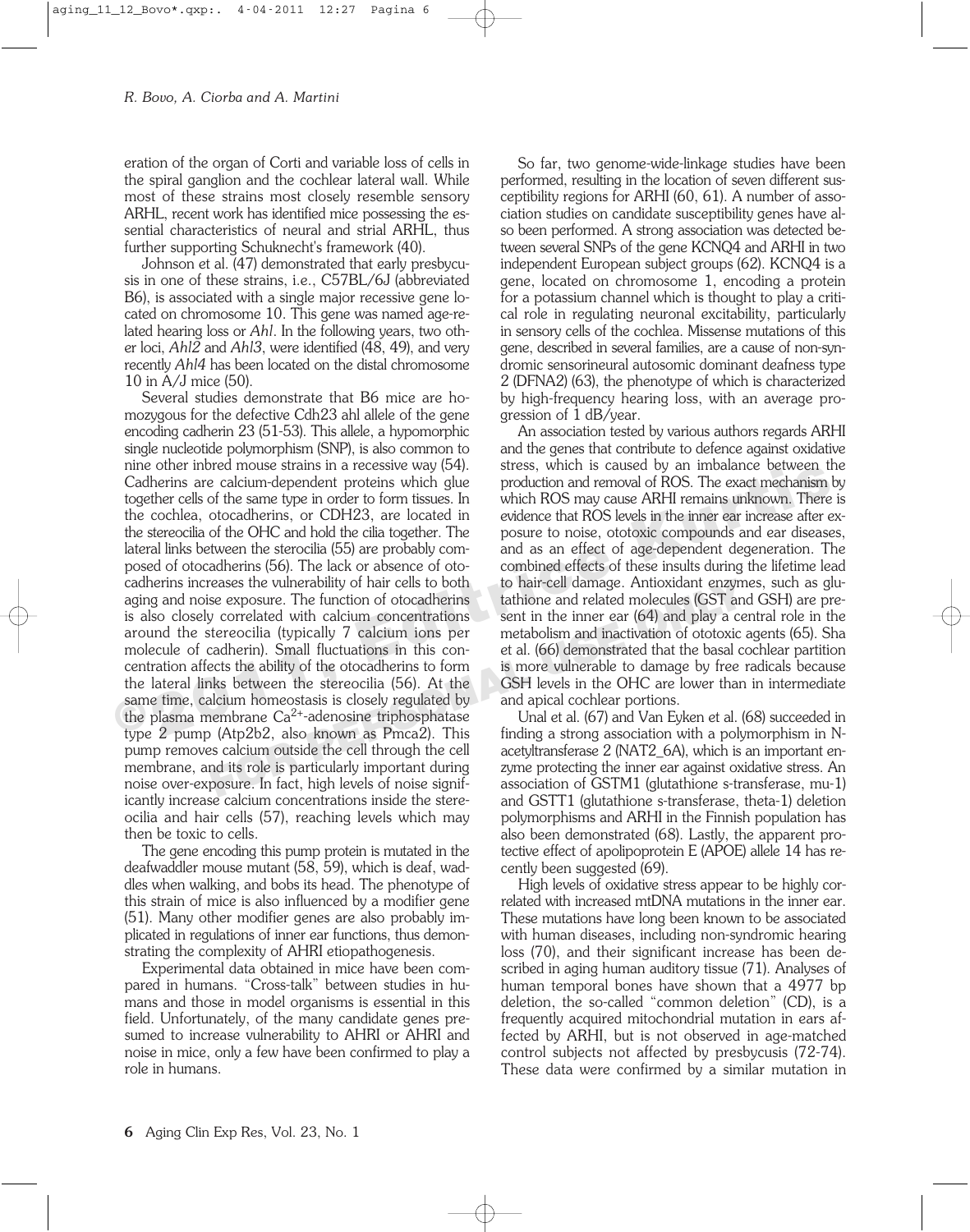AHRI rats (76). A clear relationship also exists between quantitatively measured levels of the CD and the severity of hearing loss (73). The same authors (75) have recently observed that, in addition to the CD, other deletions in spiral ganglion cells may trigger cell apoptosis and be even more important than CD level alone with respect to deficits in cellular energy metabolism, thus playing a significant role in pathogenesis of presbycusis. Several deletions involving the mtDNA major arc contribute to the observed deficit in expression of cytochrome c oxidase subunit 3 (COX 3). The COX complex is located in the inner mitochondrial membrane and is the last component of the respiratory electron transport chain, which generates the transmembrane electrochemical gradient essential for the production of ATP. A deficiency in COX activity leads to significant pathology in highly metabolic tissues.

Another aspect which has long been investigated, but with controversial results, is the relationship between the melanin-producing intermediate cells of the cochlear *stria vascularis* and individual susceptibility to AHRI. These cells play a critical role in producing the endocochlear potential (EP) and in maintaining the high levels of K+ that normally exist in *scala media*. A recent study by Ohlemiller et al. (76) demonstrates that a marginal cell loss or dysfunction may cause strial presbycusis, probably through progressive decline of the EP. The authors conclude that, in any individual, the combined effects of genetic background, environmental influences and stochastic events determine whether marginal cell density or function falls below some critical level, thus producing a significant decline of the EP. From controversinal resume the main of the control of the column control and interaction in terminal susceptibility to AHRI. toregulation of glutamate in the synaptic else of GRM7 may alter synaptic artical role in produci

Other authors have observed that a normal concentration of eumelanin (the major form of melanin) may have a protective effect against age and noise damage, *via* antioxidant and metal chelating effects (77). The melanin produced by intermediate cells is exported to the intrastrial space, where it can be taken up by strial marginal and basal cells. Instead, pheomelanin, a melanin isoform, seems to aggravate oxidative processes (78).

Genome-wide association study (GWAS) refers to the analysis of hundreds of thousands of genetic markers, either in a single individual, or in pools of thousands of wellcharacterized case and control subjects. The latter method has clarified the genetic underpinning of several diseases such as breast cancer, Crohn's disease and type 2 diabetes. Unfortunately, whole genome analysis of ARHI has been hampered in the past by the limitations of genotyping technology and its prohibitive cost. Although, the development of more powerful microarrays, new methods of statistical analysis, and SNP genotyping have partially reduced the costs in the last few years, a candidate gene approach is still used in AHRI research to identify susceptibility genes.

Genes causing monogenic forms of hearing loss are

excellent susceptibility candidates for ARHI. For the moment, two different GWAS for AHRI have been performed in Europe with a vast pool of subjects. The first (79) resulted in the identification of a highly significant and replicated SNP, possibly associated with ARHI, located in GRM7, the gene encoding metabotropic glutamate receptor type 7 (mGluRT7). This gene is expressed in the hair and spiral ganglion cells of the inner ear, and its variation is probably related to an individual's risk of developing AHRI through a mechanism of altered susceptibility to glutamate excitotoxicity. L-glutamate, the primary excitory amino acid neurotransmitter in the mammalian central nervous system, is expressed in the synapses between the IHC and auditory afferent neurons. High concentrations of glutamate are neurotoxic because of its excitatory properties, and this effect has been implicated in several forms of progressive hearing loss, including NIHL and AHRI. Because mGluRT7 reduces release of glutamate, the authors hypothesize that the causative allele of GRM7 may alter synaptic autoregulation of glutamate in the synaptic cleft between IHC and auditory neurons. Over time, these higher levels of glutamate may lead to excitotoxic neuronal and/or sensory cell death.

Lastly, the second study identified a highly significant SNP in the grainyhead-like 2 gene (GRHL2) (80). A mutation in GHRL2 is known to be responsible for DF-NA28 autosomal dominant hearing loss (81). The hearing loss in the family segregating this mutation may be categorized as mild to moderate across all frequencies in the initial stages, but progresses toward severe hearing loss of high frequencies in the fifth decade. The age at onset is variable; the youngest patient was diagnosed in his first decade. As such, DFNA28 hearing loss does not completely match the typical features observed in ARHI, but some properties certainly correspond, such as the progressive, sensorineural nature, and the fact that high frequencies are most affected later in life. Commay cause strail presbycusis, probably<br> **FORP** in the grainy head-like 2 gene (GRF<br>
ressive decline of the EP. The authors con-<br>
and, environmental influences and stochas-<br>
ing loss in the family segregating this mutual

# **PREVENTION AND TREATMENT**

The identification and isolation of AHRI genetic factors may have practical outcomes. For example, subjects genetically predisposed should be more closely protected against noise, trauma, aminoglycosides, solvents and other toxic agents, compared with recommendations for non-predisposed individuals.

There is also mounting evidence that the ear is particularly vulnerable to noise during its maturational stage and that exposure to noise during childhood may be responsible for increased vulnerability to aging (82). Thus, policies and procedures to minimize excessive noise exposure since the early months of life should be adopted, and education about noise and its effects on hearing, health and learning should begin in elementary school (83).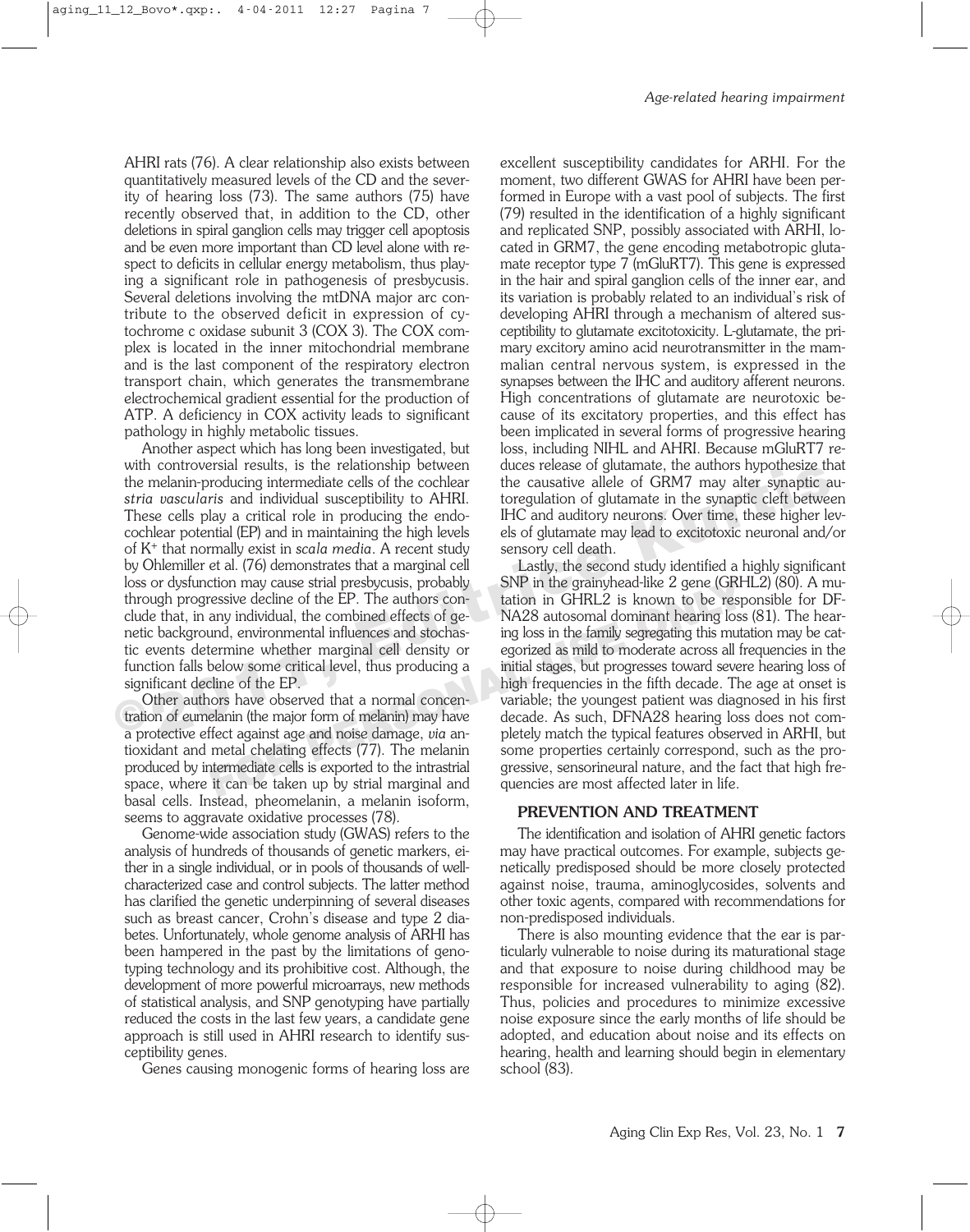Until recently, the cochlea has been considered to lack the capacity to regenerate new sensory and neural cells (39), but recent experimental investigations indicate that hair cell regeneration in the inner ear is possible (84). Research into the mechanism of age-related hearing loss has led to a concomitant search for substances to protect or rescue hair cells from noxious agents, such as free radical scavengers, glutamate receptor antagonists, antiapoptotic agents and neurotrophic factors. These agents have been used with mixed results in mouse and rat models (85). These animals have been raised on a calorierestricted diet, with successful results. In addition, in the Mongolian gerbil model, lost endocochlear potential voltage has been restored by exogenous electrical stimulation. In humans, the only successful double-blind, placebocontrolled clinical trial, with a protective agent to prevent ototoxicity, was carried out in China (19). Acetylsalicylic acid or placebo was given in combination with gentamycin and a significant decrease in hearing loss was observed. Unfortunately, clinical trials in humans are still hampered by many technical difficulties. In order to provide the maximal dose of protective agent without systemic interference with the desired effect of the anti-infective agent or anti-neoplastic drug, these protective agents need novel methods of administration, such as injection within the middle ear. A few initial results are encouraging, such as the development of cochlear implants combined with local drug/gene devices or stem cell therapy. These new devices may improve auditory performance by inducing cellular/neuronal protection and/or regeneration/resprouting and by promoting cochlear regeneration (86). Examplement and any intervention of Age and any intervention of Age and a served. Unfortunately, clinical trials in humans are still<br>
Sex for Otologically Normal Persons. Geneva, interaction<br>
Ampered by many technical diff The middle ear. A tew initial results are en-<br>
In local drug/gene devices or stem cell ther-<br>
For a local drug/gene devices or stem cell ther-<br>
For a local star acoustic trauma and strict endical star acoustic trauma and s

# **CONCLUSIONS**

Presbycusis is a complex disease with multifactorial etiology, which involves both environmental influences and genetic predisposition. Genome-wide studies on AHRI are now feasible and although still expensive, the costs are no longer prohibitive, because of recent progress in microarray technology, new methods for SPN genotyping and improved statistical analysis. Genome-wide linkage studies have resulted in seven candidate susceptibility regions for AHRI (60, 61) and many more are expected in the next few years, while association studies have revealed the first two genes involved in AHRI (67, 68). Identification of these genetic factors will permit a more personalized prevention against various exogenous noxae in genetically predisposed subjects. Hair cell regeneration in the inner ear does seem to be possible, and substances to protect or rescue hair cells have been used with mixed results in animal models. In humans, clinical trials are still hampered for technical and ethical reasons, but a few initial results are encouraging. Thus, treatment other than with amplification will hopefully be possible in the long term.

#### **REFERENCES**

- 1. Gates GA, Mills JH. Presbycusis. Lancet 2005; 366: 1111-20.
- 2. Dalton DS, Cruickshanks KJ, Klein BE, Klein R, Wiley TL, Nondahl DM. The impact of hearing loss on quality of life in older adults. Gerontologist 2003; 43: 661-8.
- 3. Heine C, Browning CJ. Communication and psychosocial consequences of sensory loss in older adults: overview and rehabilitation directions. Disabil Rehabil 2002; 24: 763-73.
- 4. Van Eyken E, Van Camp G, Van Laer L. The complexity of agerelated hearing impairment: contributing environmental and genetic factors. Audiol Neuro-otol 2007; 12: 345-58.
- 5. Emmerich E, Richter F, Linss V, Linss W. Frequency-specific cochlear damage in guinea pig after exposure to different types of realistic industrial noise. Hear Res 2005; 201: 90-8.
- 6. Mulroy MJ, Henry WR, McNeil PL. Noise-induced transient microlesions in the cell membranes of auditory hair cells. Hear Res 1998; 115: 93-100.
- 7. Boettcher FA. Susceptibility to acoustic trauma in young and aged gerbils. J Acoust Soc Am 2002; 112: 2948-55.
- 8. International Organization of Standardization: Acoustic Threshold of Hearing by Air Conduction as a Function of Age and Sex for Otologically Normal Persons. Geneva, International Organization of Standardization, 2000, ISO 7029.
- 9. Pujol R, Puel JL. Excitotoxicity, synaptic repair, and functional recovery in the mammalian cochlea: a review of recent findings. Ann NY Acad Sci 1999; 884: 249-54.
- 10. Henderson D, Bielefeld EC, Harris KC, Hu BH. The role of oxidative stress in noise-induced hearing loss. Ear Hear 2006; 27: 1-19.
- 11. Yamane H, Nakai Y, Takayama M et al. The emergence of free radicals after acoustic trauma and strial blood flow. Acta Otolaryngol Suppl 1995; 519: 87-92.
- 12. Ohlemiller K, Wright JS, Dugan LL. Early elevation of cochlear reactive oxygen species following noise exposure. Audiol Neurootol 1999; 4: 229-36.
- 13. Ohinata Y, Miller JM, Altschuler RA, Schacht J. Intense noise induces formation of vasoactive lipid peroxidation products in the cochlea. Brain Res 2000; 878: 163-73.
- 14. Hu BH, Guo W, Wang PY, Henderson D, Jiang SC. Intense noise-induced apoptosis in hair cells of guinea pig cochleae. Acta Otolaryngol 2000; 120: 19-24.
- 15. Lamm K, Arnold W. The effect of blood flow promoting drugs on cochlear blood flow, perilymphatic pO(2) and auditory function in the normal and noise-damaged hypoxic and ischemic guinea pig inner ear. Hear Res 2000; 141: 199-19.
- 16. Miller JM, Brown JN, Schacht J. Iso-prostaglandin F(2alpha), a product of noise exposure, reduces inner ear blood flow. Audiol Neuro-otol 2003; 8: 207-21.
- 17. Rybak LP, Ramkumar V. Ototoxicity. Kidney Int 2007; 72: 931-5.
- 18. Selimoglu E. Aminoglycoside-induced ototoxicity. Curr Pharm Des 2007; 13: 119-26.
- 19. Chen Y, Huang WG, Zha DJ et al. Aspirin attenuates gentamycin ototoxicity: from the laboratory to the clinic. Hear Res 2007; 226: 178-82.
- 20. Forge A, Schacht J. Aminoglycoside antibiotics. Audiol Neuro-otol 2000; 5: 3-22.
- 21. Morata TC. Chemical exposure as a risk factor for hearing loss. J Occup Environ Med 2003; 45: 676-82.
- 22. Chang SJ, Chen CJ, Lien CH, Sung FC. Hearing loss in workers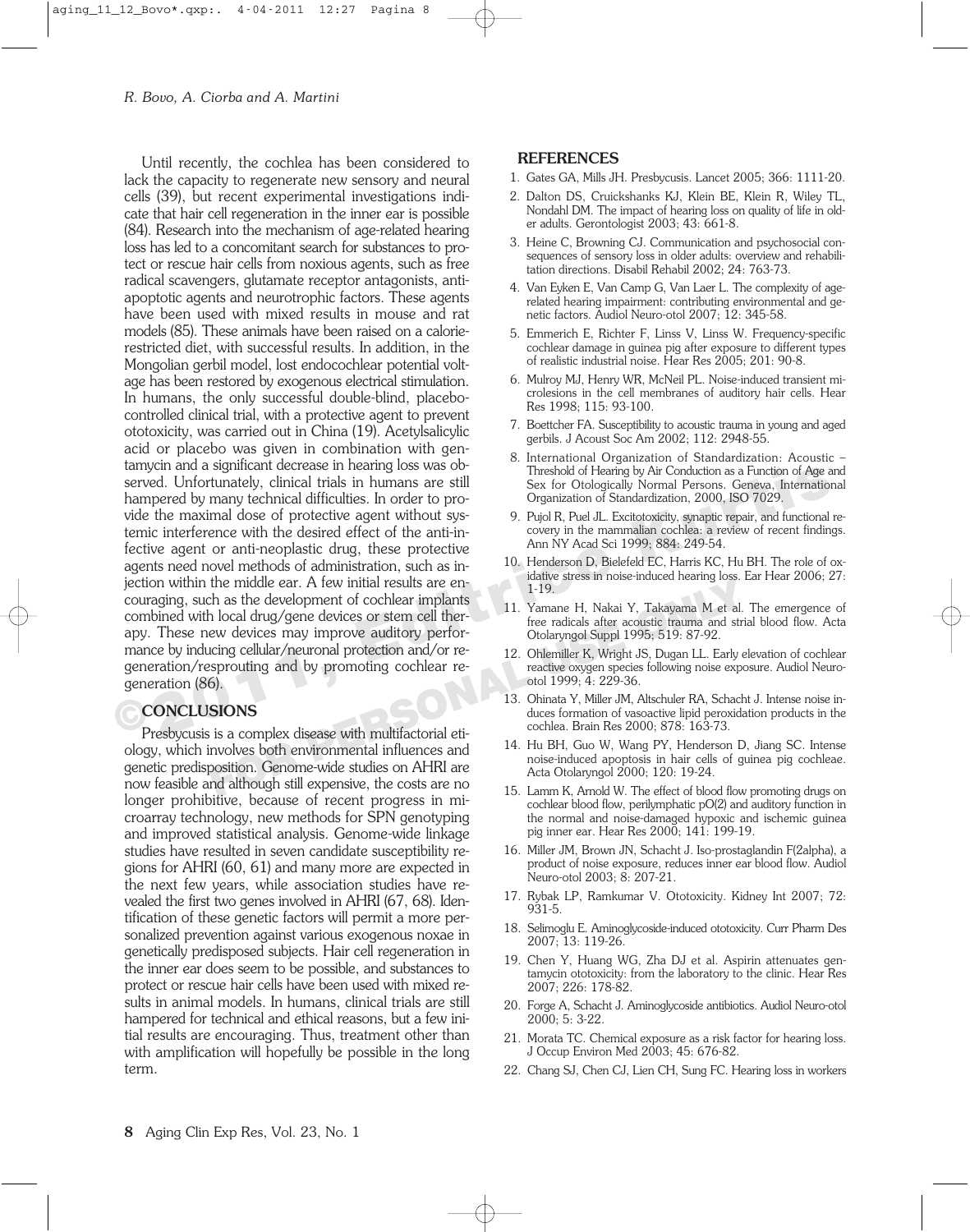exposed to toluene and noise. Environ Health Perspect 2006; 114: 1283-6.

- 23. Wannamethee SG, Shaper AG. Alcohol, coronary heart disease and stroke: an examination of the J-shaped curve. Neuroepidemiology 1998; 17: 288-95.
- 24. Popelka MM, Cruickshanks KJ, Wiley TL et al. Moderate alcohol consumption and hearing loss: a protective effect. J Am Geriatr Soc 2000; 48: 1273-8.
- 25. Fransen E, Topsakal V, Hendrickx JJ et al. Occupational noise, smoking, and a high body mass index are risk factors for age-related hearing impairment and moderate alcohol consumption is protective: a European population-based multicenter study. J Assoc Res Otolaryngol 2008; 9: 264-76.
- 26. Pratt SR, Kuller L, Talbott EO, McHugh-Pemu K, Buhari AM, Xu X. Prevalence of hearing loss in black and white elders: results of the Cardiovascular Health Study. J Speech Lang Hear Res 2009; 52: 973-89.
- 27. Cruickshanks KJ, Wiley TL, Tweed TS et al. Prevalence of hearing loss in older adults in Beaver Dam, Wisconsin. The Epidemiology of Hearing Loss Study. Am J Epidemiol 1998; 48: 879-86.
- 28. Danielidis V, Tsimpiris N, Balatsouras DG et al. Short-term pathophysiologic changes and histopathologic findings of the auditory pathway after closed head injury, using a rabbit model. Audiol Neuro-otol 2007; 12: 145-54. 28. Danielidis V, Tsimpiris N, Balatsouras DG et al. Short-term<br>
28. Danielohysiologic changes and histophathologic findings of the<br>
28. Johnson KR, Zheng QY, Ahl2, a second locus affecting age-<br>
29. Luaid, Neuro-tol 2007;
	- 29. Iwai H, Lee S, Inaba M et al. Prevention of accelerated presbycusis by bone marrow transplantation in senescence-accelerated mice. Bone Marrow Transplant 2001; 28: 323-8.
	- 30. Iwai H, Lee S, Inaba M et al. Correlation between accelerated presbycusis and decreased immune functions. Exp Gerontol 2003; 38: 319-25.
	- 31. Kurien M, Thomas K, Bhanu TS. Hearing threshold in patients with diabetes mellitus. J Laryngol Otol 1989; 103: 164-8.
	- 32. Kakarlapudi V, Sawyer R, Staecker H. The effect of diabetes on sensorineural hearing loss. Otol Neurotol 2003; 24: 382-6.
	- 33. Frisina ST, Mapes F, Kim S, Frisina DR, Frisina RD. Characterization of hearing loss in aged type II diabetics. Hear Res 2006; 211: 103-13.
	- 34. Fukushima H, Cureoglu S, Schachern PA, Paparella MM, Harada T, Oktay MF. Effects of type 2 diabetes mellitus on cochlear structure in humans. Arch Otolaryngol Head Neck Surg 2006; 132: 934-8. **Example 11 Solution of Native Control of the contract of the control of the section of the section of the section of Daya 1001 (1989; 103: 164-8.<br>
	<b>For PERSONALLY STARBUM CONTABBLEM** (dfw). Genomics 1997; 44: 266-72.<br> **Fo**
	- 35. Janssen GM, Maassen JA, van Den Ouweland JM. The diabetes-associated 3243 mutation in the mitochondrial tRNA(Leu(UUR)) gene causes severe mitochondrial dysfunction without a strong decrease in protein synthesis rate. J Biol Chem 1999; 274: 29744-8.
	- 36. Nomiya R, Nomiya S, Kariya S et al. Generalized arteriosclerosis and changes of the cochlea in young adults. Otol Neurotol 2008; 29: 1193-7.
	- 37. Paparella MM, Hanson DG, Rao KN, Ulvestad R. Genetic sensorineural deafness in adults. Ann Otol Rhinol Laryngol 1975; 84: 459-72.
	- 38. Schuknecht HF. Techniques for study of cochlear function and pathology in experimental animals: development of the anatomical frequency scale of the cat. Arch Otolaryngol 1953; 58: 377-97.
	- 39. Schuknecht HF, Gacek MR. Cochlear pathology in presbycusis. Ann Otol Rhinol Laryngol 1993; 102: 1-16.
	- 40. Ohlemiller KK.Age-related hearing loss: the status of Schuknecht's typology. Curr Opin Otolaryngol Head Neck Surg 2004; 12: 439- 43.
- 41. Jennings CR, Jones NS. Presbyacusis. J Laryngol Otol 2001; 115: 171-8.
- 42. Nelson EG, Hinojosa R. Presbycusis: a human temporal bone study of individuals with downward sloping audiometric patterns of hearing loss and review of the literature. Laryngoscope 2006; 116: 1-12.
- 43. Nelson EG, Hinojosa R. Presbycusis: A human temporal bone study of individuals with flat audiometric patterns of hearing loss using a new method to quantify stria vascularis volume. Laryngoscope 2003; 113: 1672-86.
- 44. Karlsson KK, Harris JR, Svartengren M. Description and primary results from an audiometric study of male twins. Ear Hear 1997; 18: 114-20.
- 45. Gates GA, Couropmitree NN, Myers RH. Genetic associations in age-related hearing thresholds. Arch Otolaryngol Head Neck Surg 1999; 125: 654-9.
- 46. Christensen K, Frederiksen H, Hoffman HJ. Genetic and environmental influences on self-reported reduced hearing in the old and oldest old. J Am Geriatr Soc 2001; 49: 1512-7.
- 47. Johnson KR, Erway LC, Cook SA, Willott JF, Zheng QY. A major gene affecting age-related hearing loss in C57BL/6J mice. Hear Res 1997; 114: 83-92.
- 48. Johnson KR, Zheng QY. Ahl2, a second locus affecting age-related hearing loss in mice. Genomics 2002; 80: 461-4.
- 49. Nemoto M, Morita Y, Mishima Y et al. Ahl3, a third locus on mouse chromosome 17 affecting age-related hearing loss. Biochem Biophys Res Commun 2004; 324: 1283-8.
- 50. Zheng QY, Ding D, Yu H, Salvi RJ, Johnson KR. A locus on distal chromosome 10 (ahl4) affecting age-related hearing loss in A/J mice. Neurobiol Aging 2009; 30: 1693-705.
- 51. Noben-Trauth K, Zheng QY, Johnson KR, Nishina PM. mdfw: a deafness susceptibility locus that interacts with deaf waddler (dfw). Genomics 1997; 44: 266-72.
- 52. Di Palma F, Holme RH, Bryda EC et al. Mutations in Cdh23, encoding a new type of cadherin, cause stereocilia disorganization in waltzer, the mouse model for Usher syndrome type 1D. Nat Genet 2001; 27: 103-7.
- 53. Johnson KR, Erway LC, Cook SA, Willott JF, Zheng QY. A major gene affecting age-related hearing loss in C57BL/6J mice. Hear Res 1997; 114: 83-92.
- 54. Noben-Trauth K, Zheng QY, Johnson KR. Association of cadherin 23 with polygenic inheritance and genetic modification of sensorineural hearing loss. Nat Genet 2003; 35: 21-3.
- 55. Pickles JO, Brix J, Comis SD et al. The organization of tip links and stereocilia on hair cells of bird and lizard basilar papillae. Hear Res 1989; 41: 31-42.
- 56. Davis RR, Kozel P, Erway LC. Genetic influences in individual susceptibility to noise: a review. Noise Health 2003; 5: 19-28.
- 57. Fridberger A, Flock A, Ulfendahl M, Flock B. Acoustic overstimulation increases outer hair cell Ca2+ concentrations and causes dynamic contractions of the hearing organ. Proc Natl Acad Sci USA 1998; 95: 7127-32.
- 58. Kozel PJ, Friedman RA, Erway LC et al. Balance and hearing deficits in mice with a null mutation in the gene encoding plasma membrane Ca2+-ATPase isoform 2. J Biol Chem 1998; 273: 18693-6.
- 59. Street VA, McKee-Johnson JW, Fonseca RC, Tempel BL, Noben-Trauth K. Mutations in a plasma membrane Ca2+- ATPase gene cause deafness in deafwaddler mice. Nat Genet 1998; 19: 390-4.
- 60. DeStefano AL, Gates GA, Heard-Costa N, Myers RH, Baldwin CT. Genome-wide linkage analysis to presbycusis in the